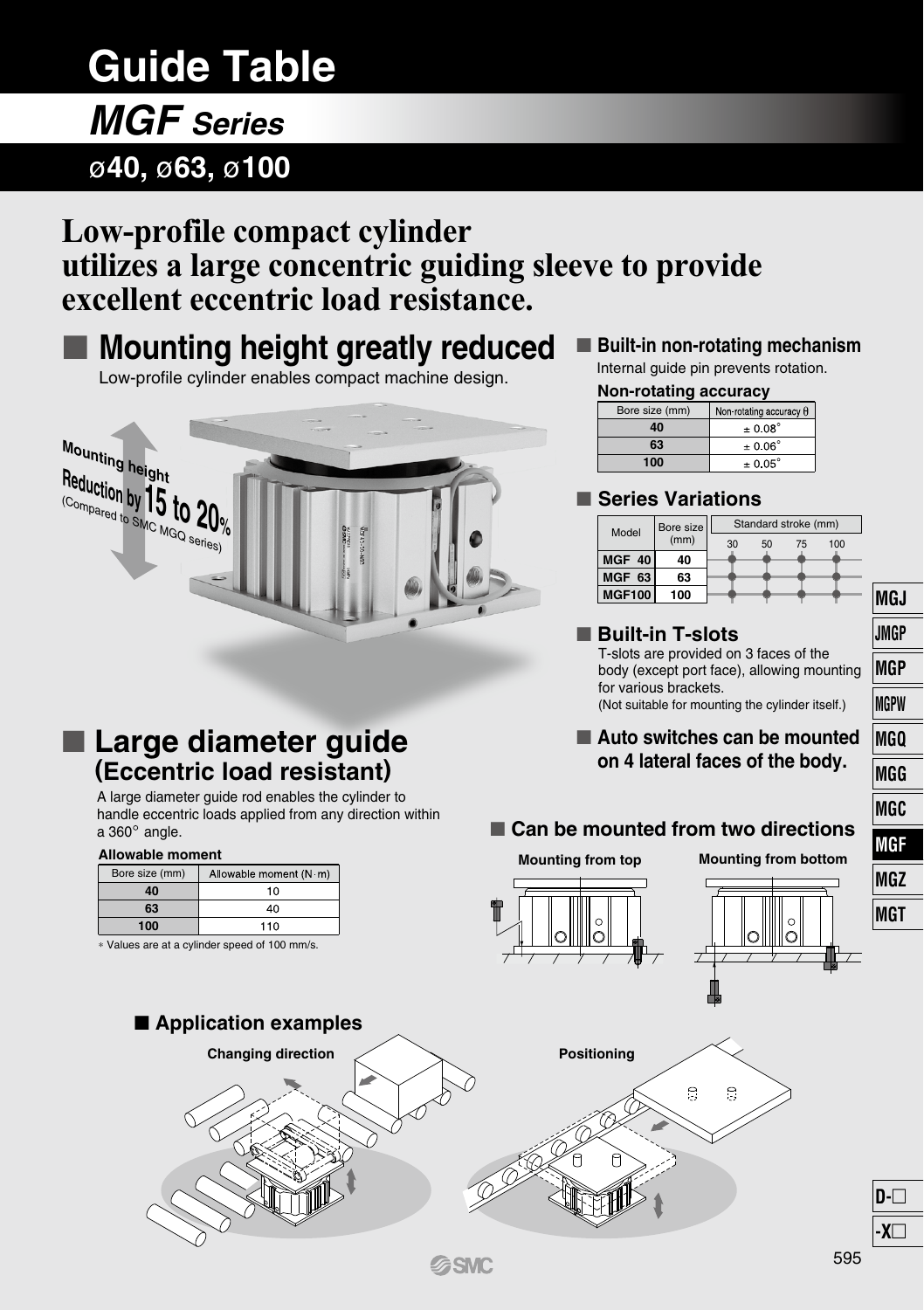



#### **Allowable rotational torque**



| Bore size | Stroke (mm) |    |    |     |  |  |  |
|-----------|-------------|----|----|-----|--|--|--|
| (mm)      | 30          | 50 | 75 | 100 |  |  |  |
| 40        |             | 5  |    | 3   |  |  |  |
| 63        | 22          | 16 | 12 | 10  |  |  |  |
| 100       | 30          | 22 | 17 | 13  |  |  |  |

 $T(N \cdot m)$ 

#### **Non-rotating accuracy**



| Bore size (mm) | Non-rotating accuracy $\theta$ |
|----------------|--------------------------------|
| 40             | $\pm$ 0.08 $^{\circ}$          |
| 63             | $\pm 0.06^{\circ}$             |
| 100            | $\pm 0.05^{\circ}$             |

Note) The value given for the non-rotating accuracy is<br>applicable below the allowable rotational torque.<br>If a greater rotational torque is applied, the<br>non-rotating rod (page 601) bends, exceeding<br>the value of the non-rota

#### **Deflection angle of plate for eccentric load**



| Bore size (mm) | Deflection angle $\theta^{\circ}$ |  |  |  |
|----------------|-----------------------------------|--|--|--|
| 40             | $\pm$ 0.35 $^{\circ}$ or less     |  |  |  |
| 63             | $+0.3^\circ$ or less              |  |  |  |
| 100            |                                   |  |  |  |

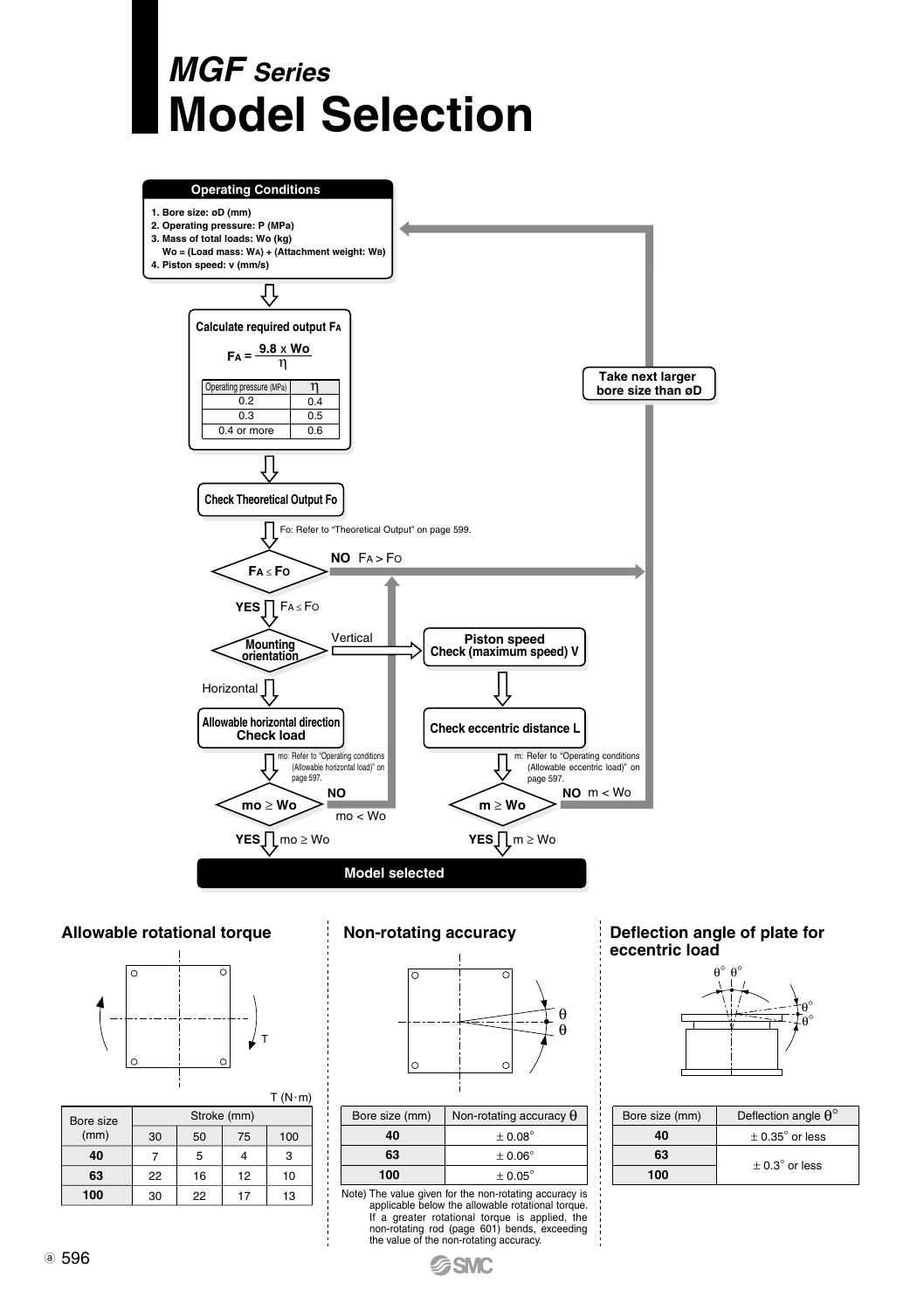### **Operating Conditions**



#### **How to read the graph**

1) When the load mass is 70 kg, eccentric distance is 60 mm, and the maximum speed is 150 mm/s  $\rightarrow$  Select MGF100 from Graph  $\odot$ .

2) When MGF63 is operated with a load mass 30 kg and 100 mm eccentric distance  $\rightarrow$  From Graph  $\circledast$ , the cylinder can be used at a maximum speed of 100 mm/s or less.



**-X**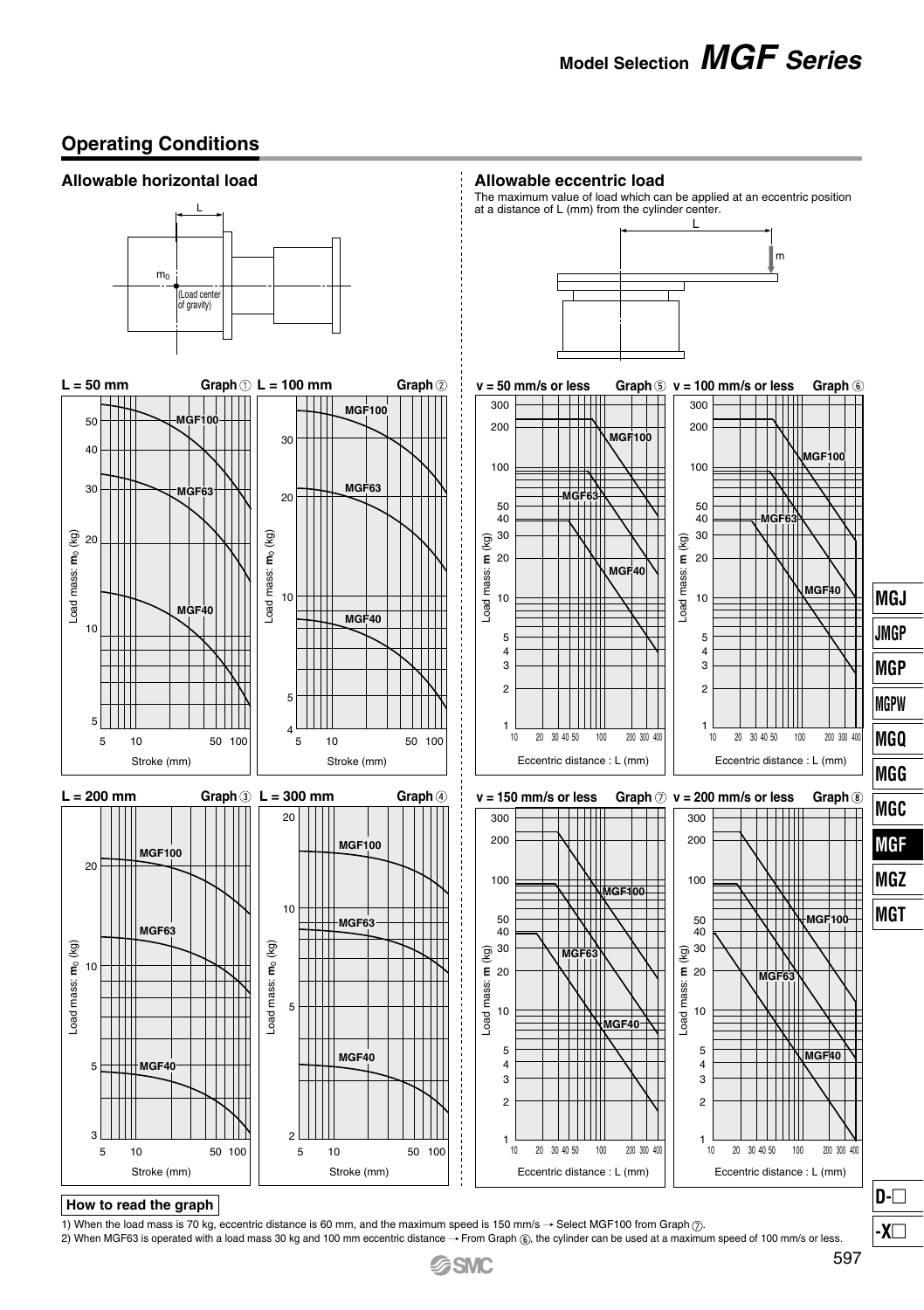

**How to Order**



∗ Select applicable auto switches from the table below.

#### **Applicable Auto Switches**/Refer to pages 1119 to 1245 for further information on auto switches.

|                          |                                              |                     |                 |                                 |      | Load voltage |               |               | Auto switch model | Lead wire length (m) |               |      |   |                        |                 |            |         |           |            |   |     |  |   |         |  |  |  |  |  |              |             |   |  |  |  |   |    |  |
|--------------------------|----------------------------------------------|---------------------|-----------------|---------------------------------|------|--------------|---------------|---------------|-------------------|----------------------|---------------|------|---|------------------------|-----------------|------------|---------|-----------|------------|---|-----|--|---|---------|--|--|--|--|--|--------------|-------------|---|--|--|--|---|----|--|
| Type                     | Special function                             | Electrical<br>entry | Indicator light | Wiring<br>(Output)              |      | DC           | <b>AC</b>     | Perpendicular | In-line           | 0.5<br>(Nil)         | (M)  (L)  (Z) | 3    | 5 | Pre-wired<br>connector | Applicable load |            |         |           |            |   |     |  |   |         |  |  |  |  |  |              |             |   |  |  |  |   |    |  |
|                          |                                              |                     |                 | 3-wire (NPN)                    |      | 5 V. 12 V    |               | <b>M9NV</b>   | M9N               |                      |               |      |   | С                      | IC              |            |         |           |            |   |     |  |   |         |  |  |  |  |  |              |             |   |  |  |  |   |    |  |
| witch                    |                                              |                     |                 | 3-wire (PNP)                    |      |              |               | M9PV          | M9P               |                      |               |      |   | C                      | circuit         |            |         |           |            |   |     |  |   |         |  |  |  |  |  |              |             |   |  |  |  |   |    |  |
| S                        |                                              |                     |                 | 2-wire                          |      | 12V          |               | M9BV          | M9B               |                      |               |      |   | Ċ                      | –               |            |         |           |            |   |     |  |   |         |  |  |  |  |  |              |             |   |  |  |  |   |    |  |
| auto                     |                                              |                     |                 | 3-wire (NPN)                    | 24 V |              |               |               |                   |                      |               |      |   |                        |                 |            |         | 5 V. 12 V |            |   |     |  |   |         |  |  |  |  |  | <b>M9NWV</b> | <b>M9NW</b> | D |  |  |  | Ć | IC |  |
|                          | Diagnostic indication<br>(2-color indicator) | Grommet             | <b>IYes</b>     | 3-wire (PNP)                    |      |              |               | <b>M9PWV</b>  | M9PW              | ۰                    |               |      |   | C                      | circuit         | Relay,     |         |           |            |   |     |  |   |         |  |  |  |  |  |              |             |   |  |  |  |   |    |  |
| state                    |                                              |                     |                 | 2-wire                          |      |              |               |               | 12 V              |                      | M9BWV         | M9BW |   |                        |                 |            | C       | -         | <b>PLC</b> |   |     |  |   |         |  |  |  |  |  |              |             |   |  |  |  |   |    |  |
|                          | Water resistant                              |                     |                 | 3-wire (NPN)                    |      |              |               |               |                   | 5 V. 12 V            |               |      |   | M9NAV**                | $M9NA**$        | O          |         |           |            | Ć | IC. |  |   |         |  |  |  |  |  |              |             |   |  |  |  |   |    |  |
| Solid                    | (2-color indicator)                          |                     |                 | 3-wire (PNP)                    |      |              |               |               |                   |                      |               |      |   |                        |                 |            | M9PAV** | $M9PA**$  | O          |   |     |  | C | circuit |  |  |  |  |  |              |             |   |  |  |  |   |    |  |
|                          |                                              |                     |                 | 2-wire                          |      | 12V          |               | M9BAV*        | $M9BA**$          | Ō                    | С             |      |   | Ċ                      | –               |            |         |           |            |   |     |  |   |         |  |  |  |  |  |              |             |   |  |  |  |   |    |  |
| Reed<br>o switch<br>auto |                                              |                     |                 | 3-wire<br>lyes (NPN equivalent) |      | 5 V          |               |               | Z76               |                      |               |      |   |                        | IC<br>circuit   |            |         |           |            |   |     |  |   |         |  |  |  |  |  |              |             |   |  |  |  |   |    |  |
|                          |                                              | Grommet             |                 | 2-wire                          | 24 V | 12 V         | 100 V         | –             | Z73               |                      |               |      |   |                        |                 | Relay,     |         |           |            |   |     |  |   |         |  |  |  |  |  |              |             |   |  |  |  |   |    |  |
|                          |                                              |                     | No              |                                 |      |              | 100 V or less |               | Z80               |                      |               |      |   | -                      | IC circuit      | <b>PLC</b> |         |           |            |   |     |  |   |         |  |  |  |  |  |              |             |   |  |  |  |   |    |  |

∗∗ Water resistant type auto switches can be mounted on the above models, but in such case SMC cannot guarantee water resistance. Consult with SMC regarding water resistant types with the above model numbers.

∗ Lead wire length symbols: 0.5 m ·········· Nil

| 5 m ……… Nil  | (Example) M9NW  |
|--------------|-----------------|
| 1 m  M       | (Example) M9NWM |
| 3 m<br>ш     | (Example) M9NWL |
| 5 m ………<br>z | (Example) M9NWZ |

∗ Solid state auto switches marked with " " are produced upon receipt of order. \* O: D-A9⊡/A9□V cannot be mounted.

∗ Since there are other applicable auto switches than listed, refer to page 605 for details.

∗ For details about auto switches with pre-wired connector, refer to pages 1192 and 1193.

∗ Auto switches are shipped together (not assembled).

**GSMC**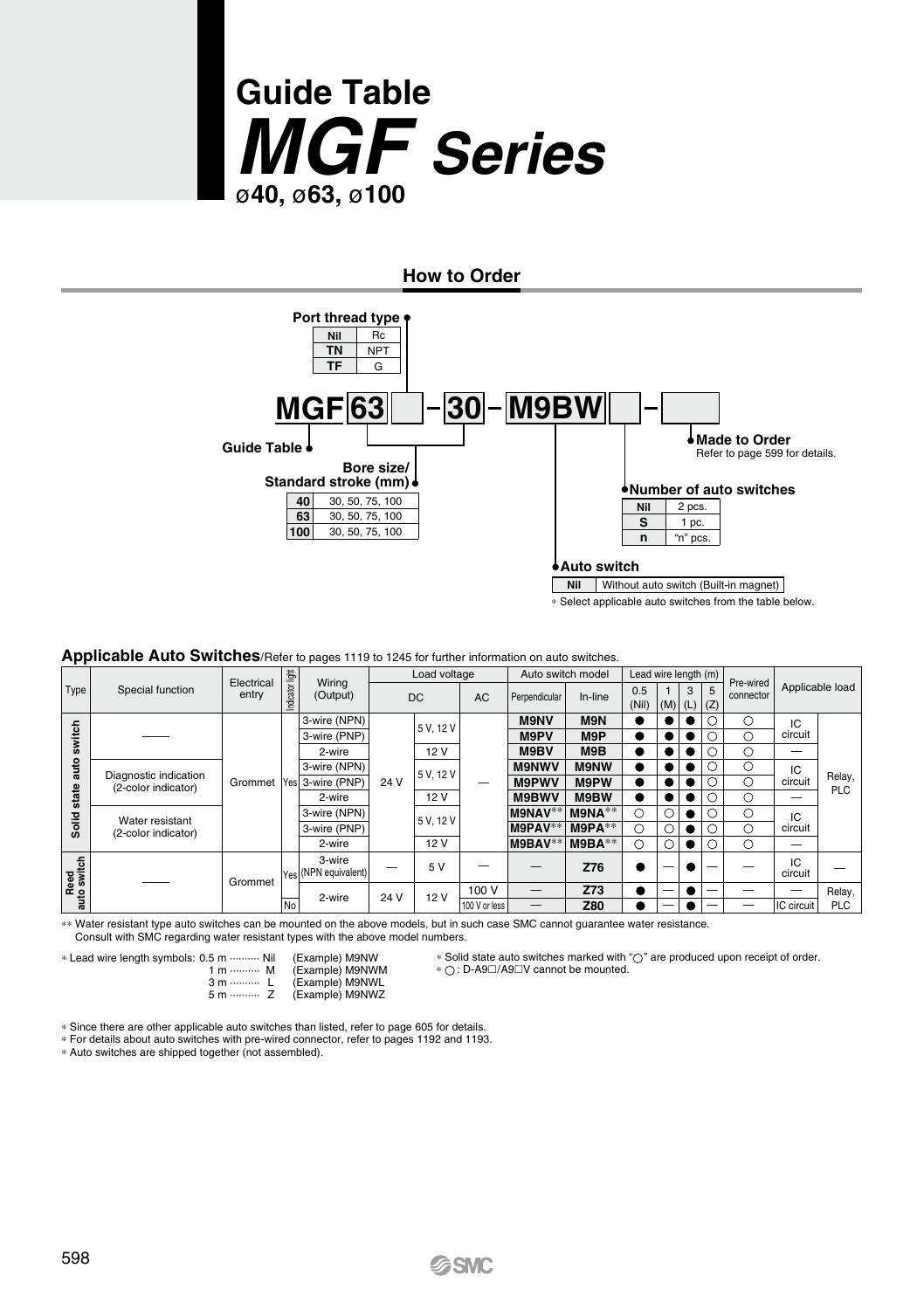# **Guide Table** *MGF Series*



**-XC79**

Made to<br>Order ۰.

Symbol Specifications

Machining tapped hole, drilled hole and pin hole additionally

**[Made to Order Specifications](http://www.smcworld.com/products/en/custom.do) Click here for details**

|  | <b>Specifications</b> |
|--|-----------------------|
|  |                       |

| Bore size (mm)                    | 40                         | 63            | 100 |  |  |  |
|-----------------------------------|----------------------------|---------------|-----|--|--|--|
| Action                            |                            | Double acting |     |  |  |  |
| Fluid                             |                            | Air           |     |  |  |  |
| Proof pressure                    | 1.5 MPa                    |               |     |  |  |  |
| <b>Maximum operating pressure</b> |                            |               |     |  |  |  |
| Minimum operating pressure        | $0.1$ MPa                  |               |     |  |  |  |
| Ambient and fluid temperature     | $-10$ to 60 $\degree$ C    |               |     |  |  |  |
| <b>Piston speed</b>               | 20 to 200 mm/s             |               |     |  |  |  |
| Cushion                           | Rubber bumper on both ends |               |     |  |  |  |
| Lubrication                       | Non-lube                   |               |     |  |  |  |
| <b>Stroke length tolerance</b>    | $+1.0$ mm                  |               |     |  |  |  |

### **Standard Stroke**

| Model<br>Standard stroke (mm) |                 | Intermediate stroke                                                                                                                                                         |
|-------------------------------|-----------------|-----------------------------------------------------------------------------------------------------------------------------------------------------------------------------|
| MGF 40                        |                 | As for the intermediate strokes (in 5 stroke increments) other than<br>the standard strokes at left are manufactured by means of installing                                 |
| MGF 63                        | 30, 50, 75, 100 | a spacer with the width of 5, 10, 15, 20, 25 mm.<br>Example) In the case an MGF63-15 specification is required, a<br>spacer of 15 mm is installed in the MGF63-30. The full |
| <b>MGF100</b>                 |                 | length dimension when the cylinder is retracted is the<br>same as that of 30 mm stroke.                                                                                     |

### **Theoretical Output**

|           |      |            |                                  |      |      |      |      |                          | OUT (N) |      | IN(N) |      | IN |
|-----------|------|------------|----------------------------------|------|------|------|------|--------------------------|---------|------|-------|------|----|
|           |      |            |                                  |      |      |      |      |                          |         |      |       | (N)  | IN |
| Bore size |      |            | Rod size   Operating Piston area |      |      |      |      | Operating pressure (MPa) |         |      |       |      |    |
| (mm)      | (mm) | direction  | (mm <sup>2</sup> )               | 0.2  | 0.3  | 0.4  | 0.5  | 0.6                      | 0.7     | 0.8  | 0.9   | 1.0  | IN |
|           |      | OUT        | 1256                             | 251  | 376  | 502  | 628  | 753                      | 879     | 1004 | 1130  | 1256 |    |
| 40<br>25  |      | ΙN         | 765                              | 153  | 229  | 306  | 382  | 459                      | 535     | 612  | 688   | 765  | I  |
| 63        | 36   | OUT        | 3117                             | 623  | 935  | 1246 | 1558 | 1870                     | 2182    | 2493 | 2805  | 3117 |    |
|           |      | ΙN         | 2099                             | 419  | 629  | 839  | 1049 | 1259                     | 1469    | 1679 | 1889  | 2099 | IN |
| 100       | 36   | <b>OUT</b> | 7853                             | 1570 | 2356 | 3141 | 3926 | 4711                     | 5497    | 6282 | 7067  | 7853 |    |
|           |      | ΙN         | 6835                             | 1367 | 2050 | 2734 | 3417 | 4101                     | 4784    | 5468 | 6151  | 6835 |    |
|           |      |            |                                  |      |      |      |      | <b>Section</b>           |         |      |       |      |    |

Note) Theoretical output  $(N)$  = Pressure (MPa) x Piston area (mm<sup>2</sup>)

### **Weight**

|               |           |     |                      |     | (kg) |  |  |  |  |
|---------------|-----------|-----|----------------------|-----|------|--|--|--|--|
| Model         | Bore size |     | Standard stroke (mm) |     |      |  |  |  |  |
|               | (mm)      | 30  | 50                   | 75  | 100  |  |  |  |  |
| <b>MGF 40</b> | 40        | 2.0 | 2.4                  | 3.0 | 3.6  |  |  |  |  |
| <b>MGF 63</b> | 63        | 4.1 | 4.8                  | 5.7 | 6.6  |  |  |  |  |
| <b>MGF100</b> | 100       | 6.2 | 7.2                  | 8.4 | 9.6  |  |  |  |  |



**D-**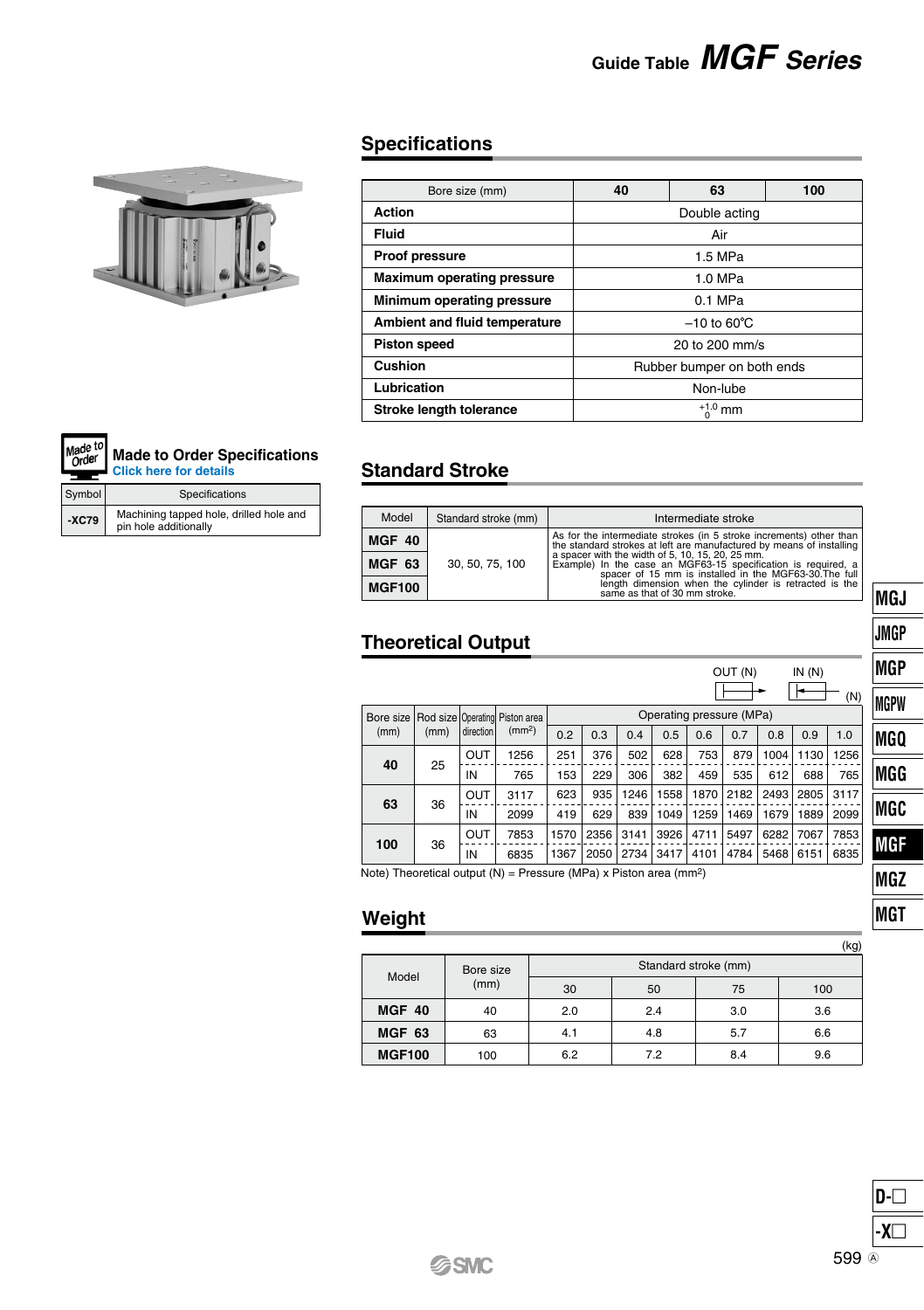# *MGF Series*

#### **Clean Series**



Rc 1/8 relief port

| 100                                     |                            | 78 66.5 38 |  |  |  |  |  |
|-----------------------------------------|----------------------------|------------|--|--|--|--|--|
| Dimensions other than the above are the |                            |            |  |  |  |  |  |
|                                         | same as standard products. |            |  |  |  |  |  |

(mm)

Refer to "Pneumatic Clean Series" catalog (CAT.E02-23) for details.

Port for extending cylinder / Port for retracting cylinder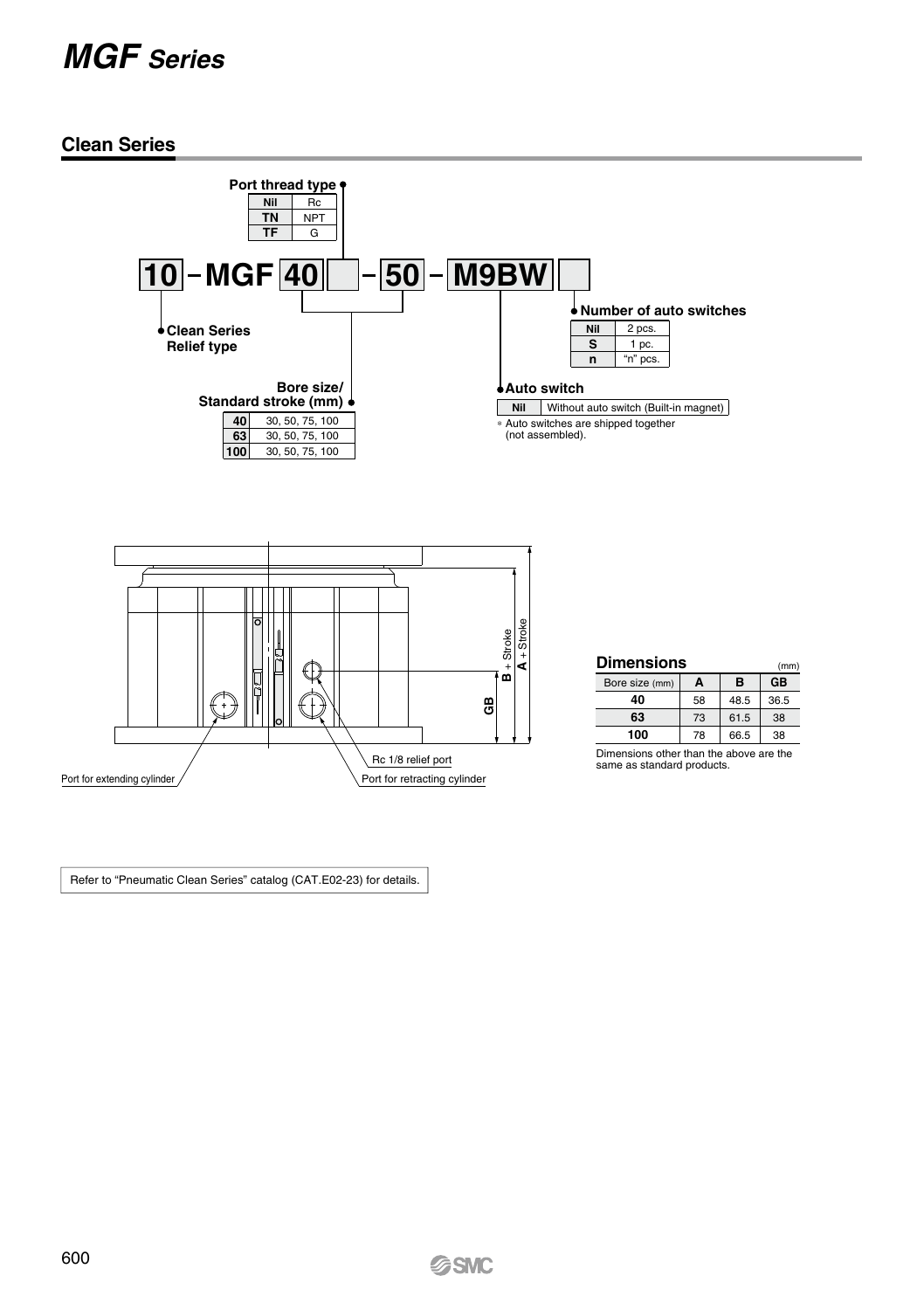### **Construction**



#### **When the cylinder is extended When the cylinder is retracted**

#### **Component Parts**

| No.            | Description                     | Material        | <b>Note</b>               | No. |
|----------------|---------------------------------|-----------------|---------------------------|-----|
| 1              | Body                            | Aluminum alloy  | Clear anodized            | 13  |
| $\overline{2}$ | Tube                            | Aluminum allov  | Black hard anodized       | 14  |
| 3              | Rod cover                       | Aluminum alloy  | Black hard anodized       | 15  |
| 4              | Piston                          | Aluminum allov  | Chromated                 | 16  |
| 5              | Piston rod                      | Carbon steel    | Electroless nickel plated | 17  |
| 6              | <b>Plate</b>                    | Aluminum allov  | Anodized                  | 18  |
| $\overline{7}$ | End plate                       | Aluminum allov  | Anodized                  | 19  |
| 8              | Non-rotating rod                | Stainless steel | Hard chrome plated        | 20  |
| 9              | <b>Bushing</b>                  | Resin           |                           | 21  |
| 10             | Bushing (For non-rotating rod)  | Bearing alloy   |                           | 22  |
| 11             | <b>Bumper</b>                   | Urethane        |                           | 23  |
| 12             | Hexagon socket head cap screw A | Carbon steel    | Nickel plated             | 24  |

#### **Replacement Parts: Seal Kit**

| Bore size (mm) | Kit no.          | Contents                                        |  |  |  |
|----------------|------------------|-------------------------------------------------|--|--|--|
| 40             | MGF40-PS         |                                                 |  |  |  |
| 63             | MGF63-PS         | Items $(19)$ to $(23)$ from<br>the table above. |  |  |  |
| 100            | <b>MGF100-PS</b> |                                                 |  |  |  |

∗ Seal kit is not compatible with the clean series. Seal kit includes to . Order the seal kit based on each bore size.

∗ Since the seal kit does not include a grease pack, order it separately. **Grease pack part no.: GR-L-010** (10g)



#### **Component Parts**

| Description                     | Material     | Note                      |
|---------------------------------|--------------|---------------------------|
| Hexagon socket head cap screw B | Carbon steel | Nickel plated             |
| Hexagon socket head cap screw C | Carbon steel | Nickel plated             |
| Magnet                          |              |                           |
| Plua                            | Carbon steel |                           |
| Element                         | Resin        |                           |
| Retaining ring                  | Spring steel |                           |
| Rod seal                        | <b>NBR</b>   |                           |
| Piston seal                     | <b>NBR</b>   |                           |
| O-rina A                        | <b>NBR</b>   |                           |
| O-ring B                        | <b>NBR</b>   |                           |
| O-ring C                        | <b>NBR</b>   |                           |
| <b>Reinforcement ring</b>       | Carbon steel | Electroless nickel plated |
|                                 |              |                           |

**MGJ JMGP MGP MGPW MGQ MGG MGC MGF MGZ MGT**

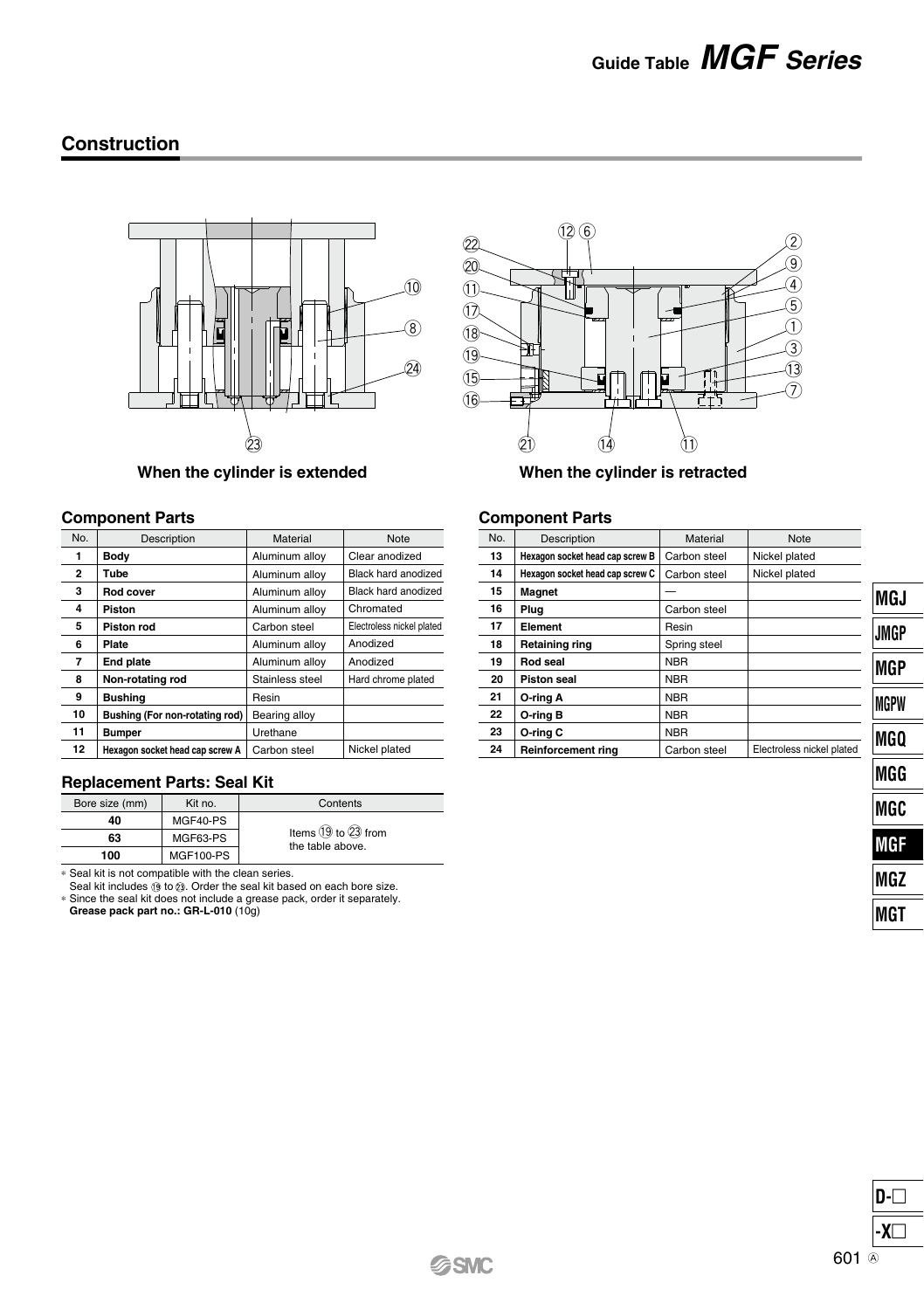# *MGF Series*

### **Dimensions:** ø**40**

# **MGF40**





**When the cylinder is extended**



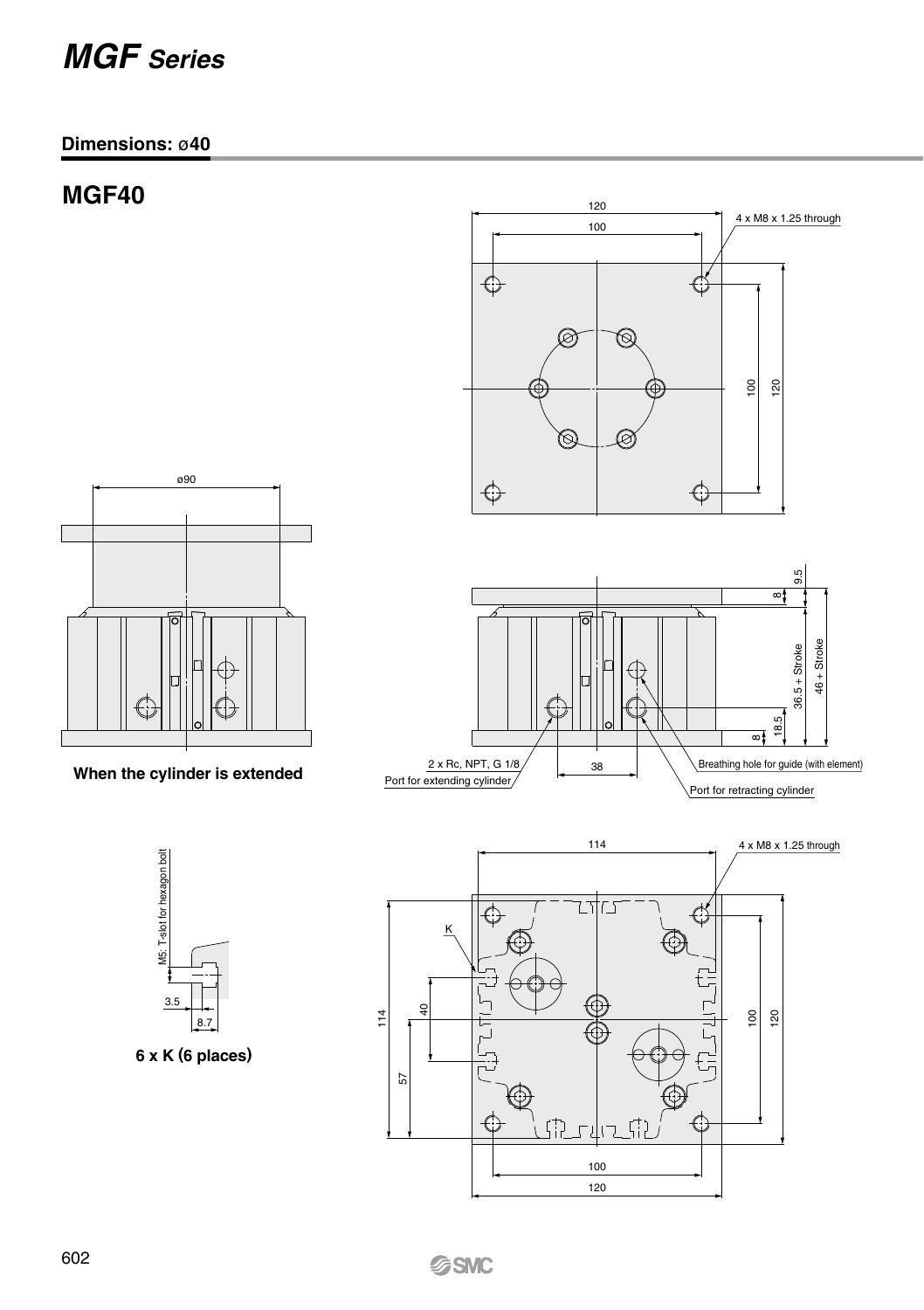**Guide Table** *MGF Series*



# **MGF63**





**When the cylinder is extended**



**6 x K (6 places)**







**MGJ**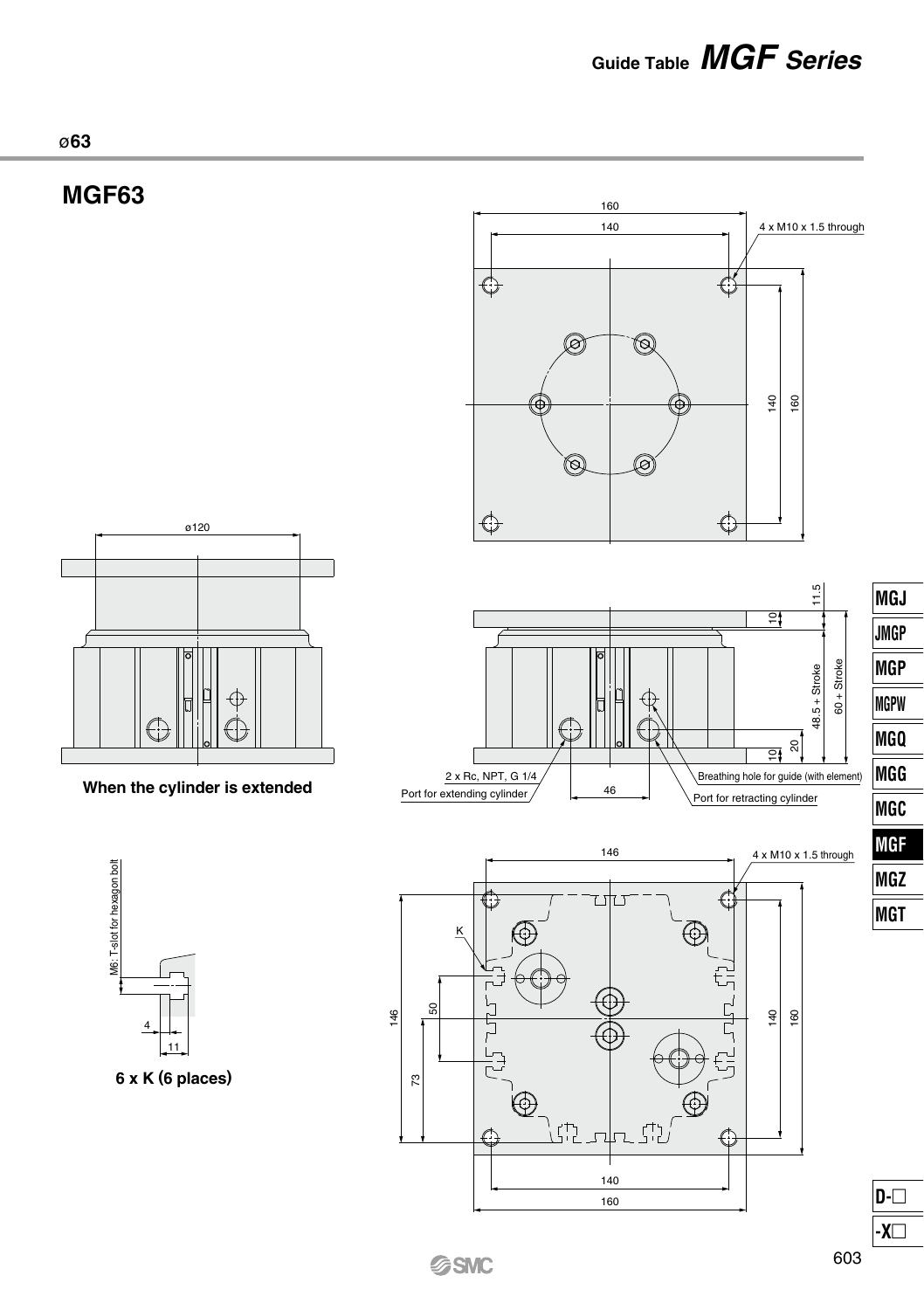# *MGF Series*

### **Dimensions:** ø**100**

# **MGF100**





**When the cylinder is extended**





**6 x K (6 places)**

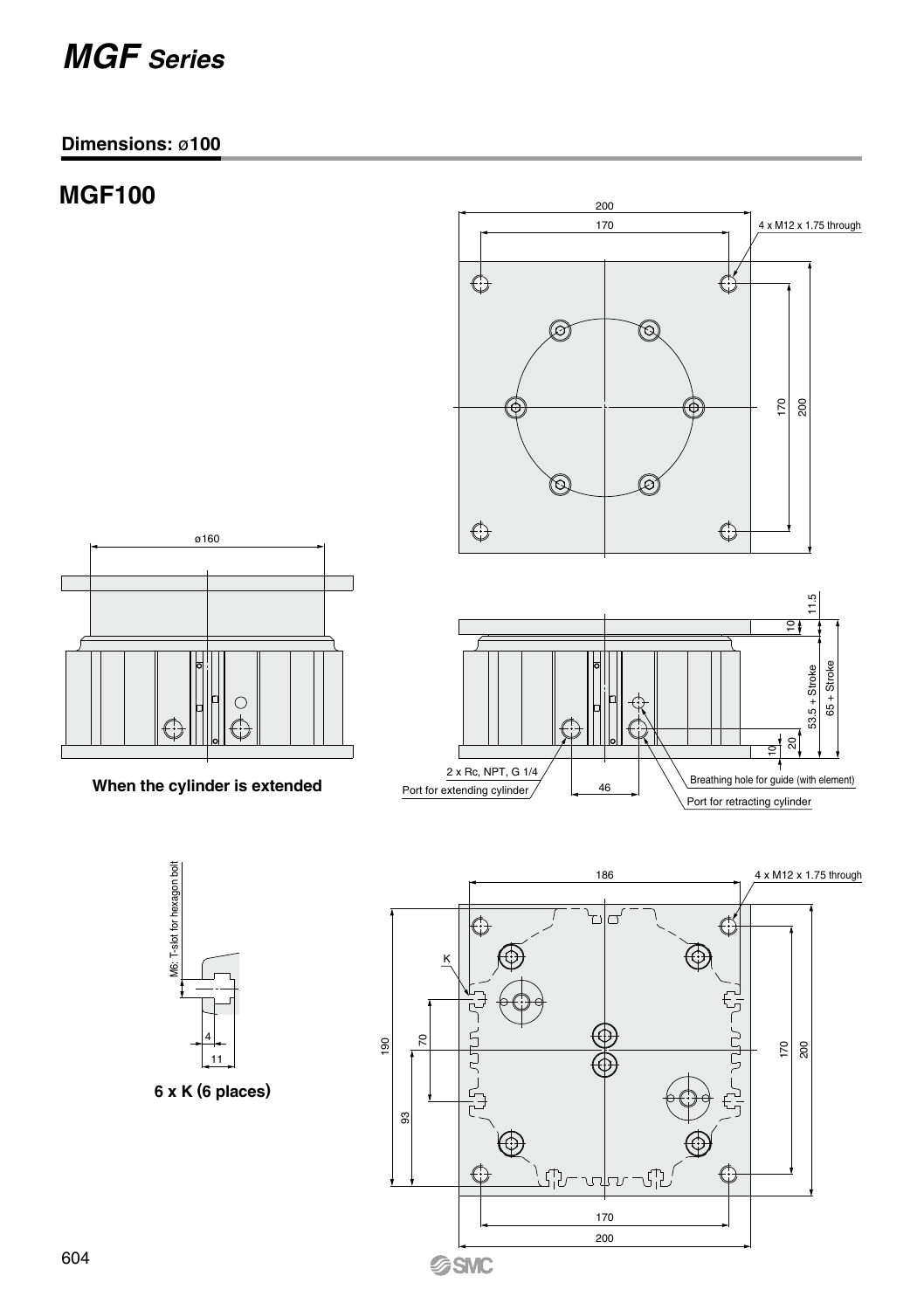# **Auto Switch Mounting** *MGF Series*

### **Minimum Auto Switch Mounting Stroke**

|                                 |         |                                  |                        |          |                  |                   |                  |                | (mm)                     |
|---------------------------------|---------|----------------------------------|------------------------|----------|------------------|-------------------|------------------|----------------|--------------------------|
|                                 |         | Applicable auto switch model     |                        |          |                  |                   |                  |                |                          |
| No. of auto switches<br>mounted | $D-M9W$ | <b>D-M9</b> □WV<br>$D-M9\Box AV$ | $D-M9$<br>$D-M9\Box W$ | $D-M9AA$ | $D-Z7$<br>$D-Z8$ | $D-Y69$<br>D-Y7PV | $D-Y59$<br>D-Y7P | $D-YZ \Box WV$ | $D- Y7 \Box W$<br>D-Y7BA |
| DC.                             |         | 10                               | 15                     | 20       | 10               |                   | 10               | 15             | 20                       |
| 2 pcs.                          | 10      | 10                               | 20                     | 25       | 15               | 10                | 10               | 15             | 20                       |

### **Auto Switch Proper Mounting Position (Detection at Stroke End)**



|                                   | <b>Auto Switch Proper Mounting Position</b>                                             |     |                                                             |                          |  |  |
|-----------------------------------|-----------------------------------------------------------------------------------------|-----|-------------------------------------------------------------|--------------------------|--|--|
| Auto switch<br>model<br>Bore size | $D-M9$<br>$D-M9\Box V$<br>$D-M9\Box W$<br><b>D-M9</b> ∩WV<br>$D-M90$<br><b>D-M9</b> □AV |     | $D-Z7$ $Z80$<br>$D-Y59\Box/Y69\Box$<br>D-Y7P/Y7PV<br>D-Y7BA | $D-YZ \Box W/YZ \Box WV$ |  |  |
| (mm)                              | A                                                                                       | в   | A                                                           | в                        |  |  |
| 40                                | 9                                                                                       | 4.5 |                                                             |                          |  |  |
| 63                                | 19.5                                                                                    |     | 14.5                                                        |                          |  |  |
| 100                               | 24.5                                                                                    |     | 19.5                                                        |                          |  |  |

Dimensions above denote the standard strokes. Adjustment on A dimension is required for intermediate strokes.

Note) Adjust the auto switch after confirming the operating conditions in the actual setting.

### **Operating Range**

|                                                                          |                |     | (mm |
|--------------------------------------------------------------------------|----------------|-----|-----|
| Auto switch model                                                        | Bore size (mm) |     |     |
|                                                                          | 40             | 63  | 100 |
| $D-M9$ $M9$ $\neg$ V<br><b>D-M9</b> □W/M9□WV<br><b>D-M9</b> □A/M9□AV     | 6              | 6.5 | 6   |
| $D-Z7$ $Z80$                                                             | 10             | 10  | 10  |
| D-Y59□/Y69□<br><b>D-Y7P/Y7PV</b><br><b>D-Y7□W/Y7□WV</b><br><b>D-Y7BA</b> | 6              | 6   | 6   |

∗ Since this is a guideline including hysteresis, not meant to be guaranteed. (Assuming approximately ±30% dispersion) There may be the case it will vary substantially depending on an ambient environment.

### **Auto Switch Mounting Bracket: Part No.**

|                                                             | Bore size (mm) |
|-------------------------------------------------------------|----------------|
| Auto switch model                                           |                |
|                                                             | 040.063.0100   |
| $D-M9$ /M9 V<br><b>D-M9</b> W/M9 WV<br><b>D-M9</b> □A/M9□AV | BMG2-012       |

#### **D-M9(V)/M9W(V)/M9A(V)**



| Auto switch type                                                                     | Model                 | Electrical entry (Fetching direction) | Features                                  |  |  |  |  |
|--------------------------------------------------------------------------------------|-----------------------|---------------------------------------|-------------------------------------------|--|--|--|--|
|                                                                                      | D-Y69A, Y69B, Y7PV    |                                       |                                           |  |  |  |  |
| Solid state                                                                          | D-Y7NWV, Y7PWV, Y7BWV | Grommet (Perpendicular)               | Diagnostic indication (2-color indicator) |  |  |  |  |
|                                                                                      | D-Y59A, Y59B, Y7P     |                                       |                                           |  |  |  |  |
| Grommet (In-line)<br>D-Y7NW, Y7PW, Y7BW<br>Diagnostic indication (2-color indicator) |                       |                                       |                                           |  |  |  |  |



**JMGP MGP MGPW MGQ MGG MGC MGF MGZ MGT**

**MGJ**